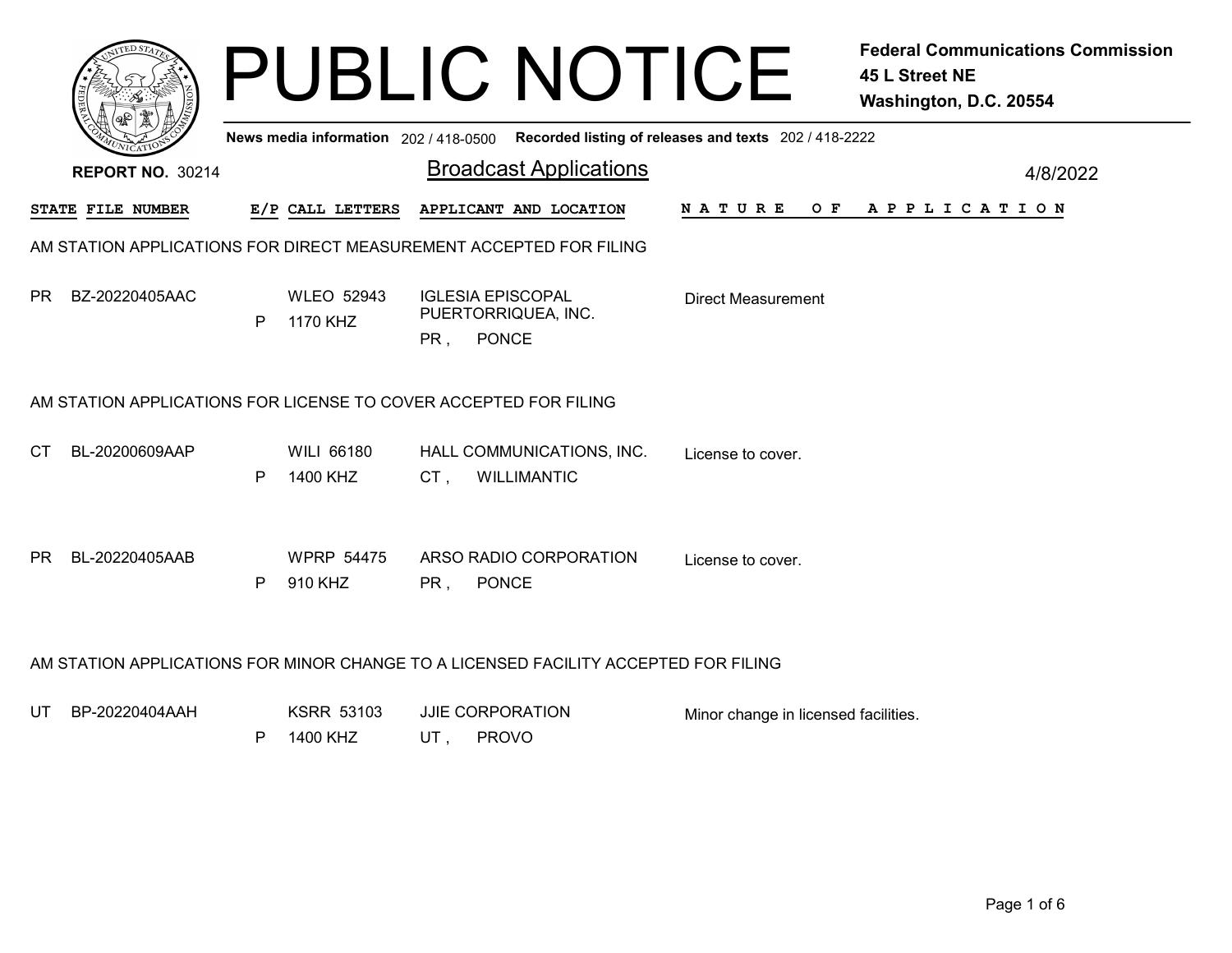|                          |                                       | <b>PUBLIC NOTICE</b>                                            |                                                       | <b>Federal Communications Commission</b><br>45 L Street NE<br>Washington, D.C. 20554 |
|--------------------------|---------------------------------------|-----------------------------------------------------------------|-------------------------------------------------------|--------------------------------------------------------------------------------------|
|                          | News media information 202 / 418-0500 |                                                                 | Recorded listing of releases and texts 202 / 418-2222 |                                                                                      |
| <b>REPORT NO. 30214</b>  |                                       | <b>Broadcast Applications</b>                                   |                                                       | 4/8/2022                                                                             |
| <b>STATE FILE NUMBER</b> | E/P CALL LETTERS                      | APPLICANT AND LOCATION                                          | <b>NATURE</b><br>OF                                   | A P P L I C A T I O N                                                                |
|                          |                                       | FM STATION APPLICATIONS FOR MINOR CHANGE TO A LICENSED FACILITY |                                                       |                                                                                      |
| AZ<br>BPH-20190723AAN    | KDVA 2750                             | <b>ENTRAVISION HOLDINGS, LLC</b>                                |                                                       |                                                                                      |

AZ , BUCKEYE E 106.9 MHZ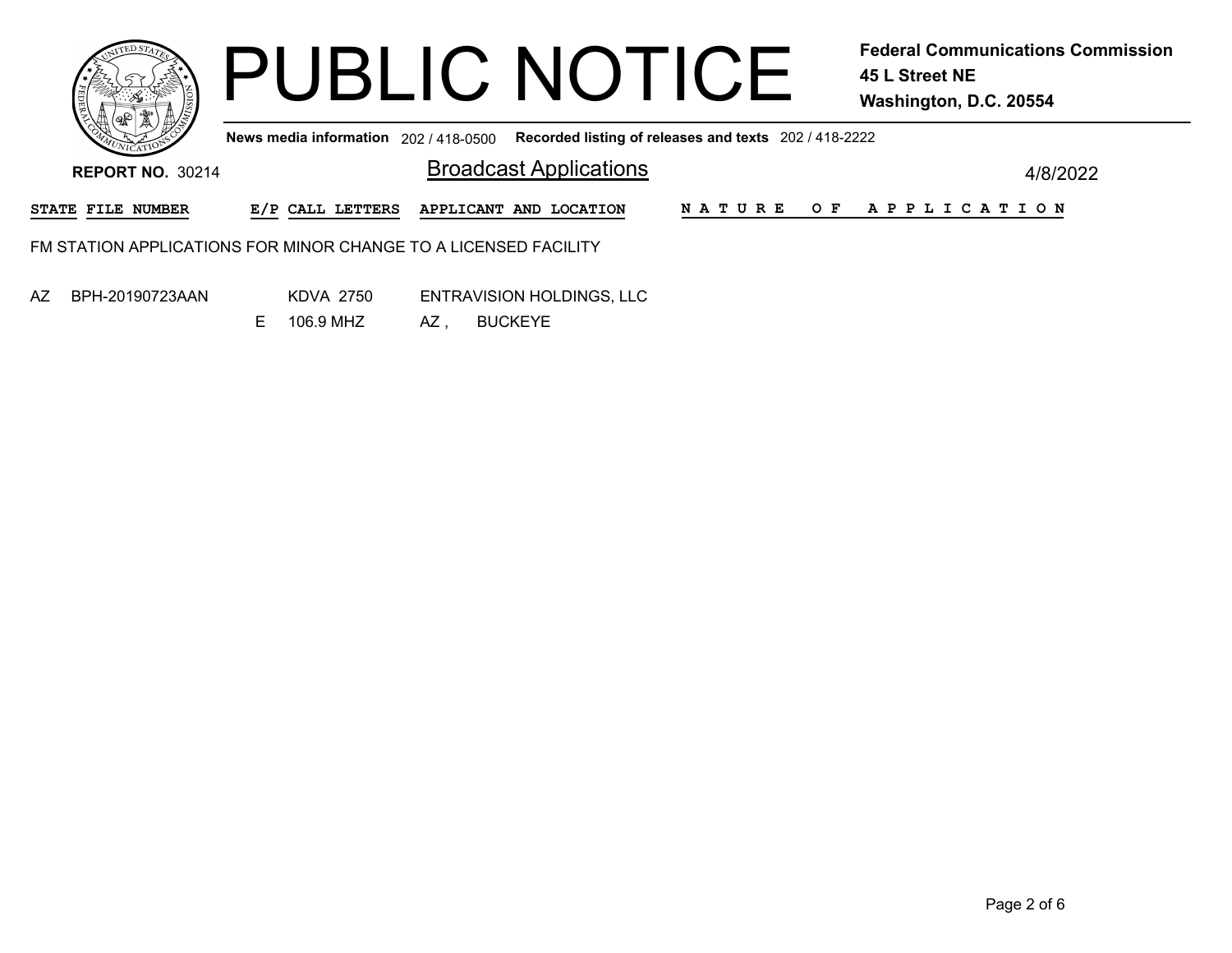

## PUBLIC NOTICE Federal Communications Commission

45 L Street NE Washington, D.C. 20554

News media information 202 / 418-0500 Recorded listing of releases and texts 202 / 418-2222

| <b>REPORT NO. 30214</b>  |                  | <b>Broadcast Applications</b> | 4/8/2022                                                                                                      |
|--------------------------|------------------|-------------------------------|---------------------------------------------------------------------------------------------------------------|
| <b>STATE FILE NUMBER</b> | E/P CALL LETTERS | APPLICANT AND LOCATION        | N A T U R E<br>O F<br>A P P L I C A T I O N                                                                   |
|                          |                  |                               | Minor change in licensed facilities.                                                                          |
|                          |                  |                               | Engineering Amendment filed 08/21/2019                                                                        |
|                          |                  |                               | Order To Show Cause letter sent 10/10/19 to PRESCOTT VALLEY<br>BROADCASTING CO, INC.                          |
|                          |                  |                               | Statement for the Record filed 10/28/2019 by PRESCOTT VALLEY<br>BROADCASTING CO., INC.                        |
|                          |                  |                               | Opposition to Statement for the Record filed 11/01/2019 by<br><b>ENTRAVISION HOLDINGS, LLC</b>                |
|                          |                  |                               | Opposition to Order to Show Cause filed 11/12/2019 by PRESCOTT<br>VALLEY BROADCASTING CO., INC.               |
|                          |                  |                               | Reply to Opposition to Statement for the Record filed 11/13/2019 by<br>PRESCOTT VALLEY BROADCASTING CO., INC. |
|                          |                  |                               | Reply to Opposition to Show Cause filed 11/14/2019 by ENTRAVISION<br><b>HOLDINGS, LLC</b>                     |
|                          |                  |                               | Supplement Filed 11/18/2019 by PRESCOTT VALLEY BROADCASTING<br>CO., INC.                                      |
|                          |                  |                               | Application granted by letter 7/31/2020                                                                       |
|                          |                  |                               | Petition for Reconsideration filed 08/19/2020 by PRESCOTT VALLEY<br>BROADCASTING CO., INC.                    |
|                          |                  |                               | Opposition filed 08/24/2020 by ENTRAVISION HOLDINGS, LLC                                                      |
|                          |                  |                               | Opposition filed 08/24/2020 by ENTRAVISION HOLDINGS, LLC                                                      |
|                          |                  |                               | Reply filed 09/11/2020 by PRESCOTT VALLEY BROADCASTING CO.,<br>INC.                                           |
|                          |                  |                               | Opposition filed 09/21/2020 by ENTRAVISION HOLDINGS, LLC<br>Page 3 of 6                                       |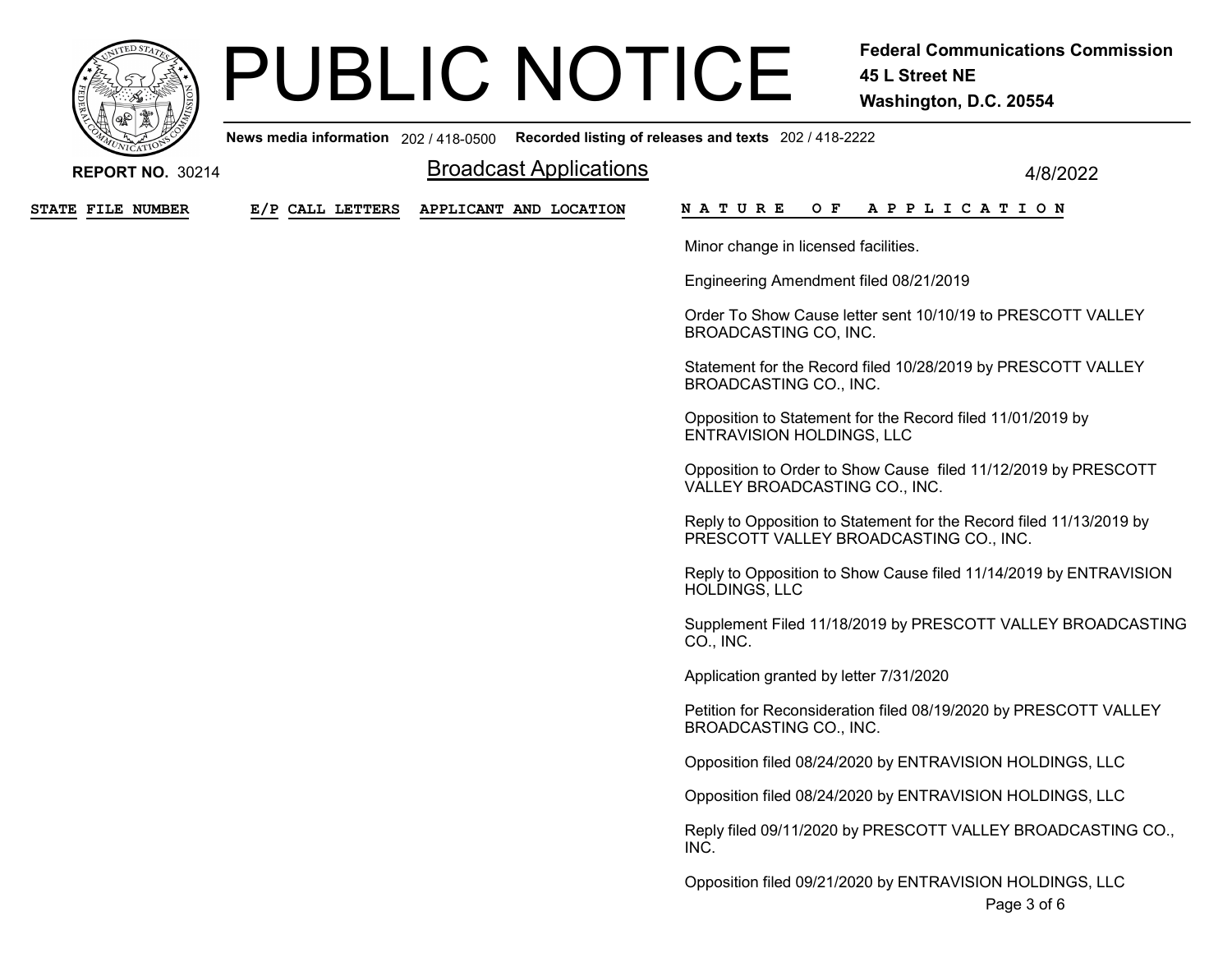

# PUBLIC NOTICE Federal Communications Commission

45 L Street NE Washington, D.C. 20554

|                          |                  | News media information 202 / 418-0500 Recorded listing of releases and texts 202 / 418-2222 |                                                                                         |
|--------------------------|------------------|---------------------------------------------------------------------------------------------|-----------------------------------------------------------------------------------------|
| <b>REPORT NO. 30214</b>  |                  | <b>Broadcast Applications</b>                                                               | 4/8/2022                                                                                |
| <b>STATE FILE NUMBER</b> | E/P CALL LETTERS | APPLICANT AND LOCATION                                                                      | O F<br>N A T U R E<br>A P P L I C A T I O N                                             |
|                          |                  |                                                                                             | Supplement filed 09/25/2020 by PRESCOTT VALLEY BROADCASTING<br>CO., INC.                |
|                          |                  |                                                                                             | Supplement filed 09/29/2020 by ENTRAVISION HOLDINGS, LLC                                |
|                          |                  |                                                                                             | Opposition filed 10/09/2020 by PRESCOTT VALLEY BROADCASTING<br>CO., INC.                |
|                          |                  |                                                                                             | Reply filed 10/13/2020 by ENTRAVISION HOLDINGS, LLC                                     |
|                          |                  |                                                                                             | Application for Review filed 11/20/2020 by PRESCOTT VALLEY<br>BROADCASTING CO., INC.    |
|                          |                  |                                                                                             | Application for Review filed 12/11/2020 by ENTRAVISION HOLDINGS, LL                     |
|                          |                  |                                                                                             | Application for Review filed 12/11/2020 by ENTRAVISION HOLDINGS, LL                     |
|                          |                  |                                                                                             | Reply filed 12/23/2020 by PRESCOTT VALLEY BROADCASTING CO.,<br>INC.                     |
|                          |                  |                                                                                             | Informal Objection filed 01/14/2021 by PRESCOTT VALLEY<br>BROADCASTING CO., INC.        |
|                          |                  |                                                                                             | Informal Objection filed 01/22/2021 by PRESCOTT VALLEY<br><b>BROADCASTING CO., INC.</b> |
|                          |                  |                                                                                             | Opposition filed 01/25/2021 by ENTRAVISION HOLDINGS, LLC                                |
|                          |                  |                                                                                             | Informal Objection filed 02/03/2021 by PRESCOTT VALLEY<br>BROADCASTING CO., INC.        |
|                          |                  |                                                                                             | Reply filed 02/04/2021 by ENTRAVISION HOLDINGS, LLC                                     |
|                          |                  |                                                                                             | Opposition filed 07/23/2021 by ENTRAVISION HOLDINGS, LLC                                |
|                          |                  |                                                                                             | Reply filed 08/03/2021 by PRESCOTT VALLEY BROADCASTING CO.,<br>INC.                     |
|                          |                  |                                                                                             | Page 4 of 6                                                                             |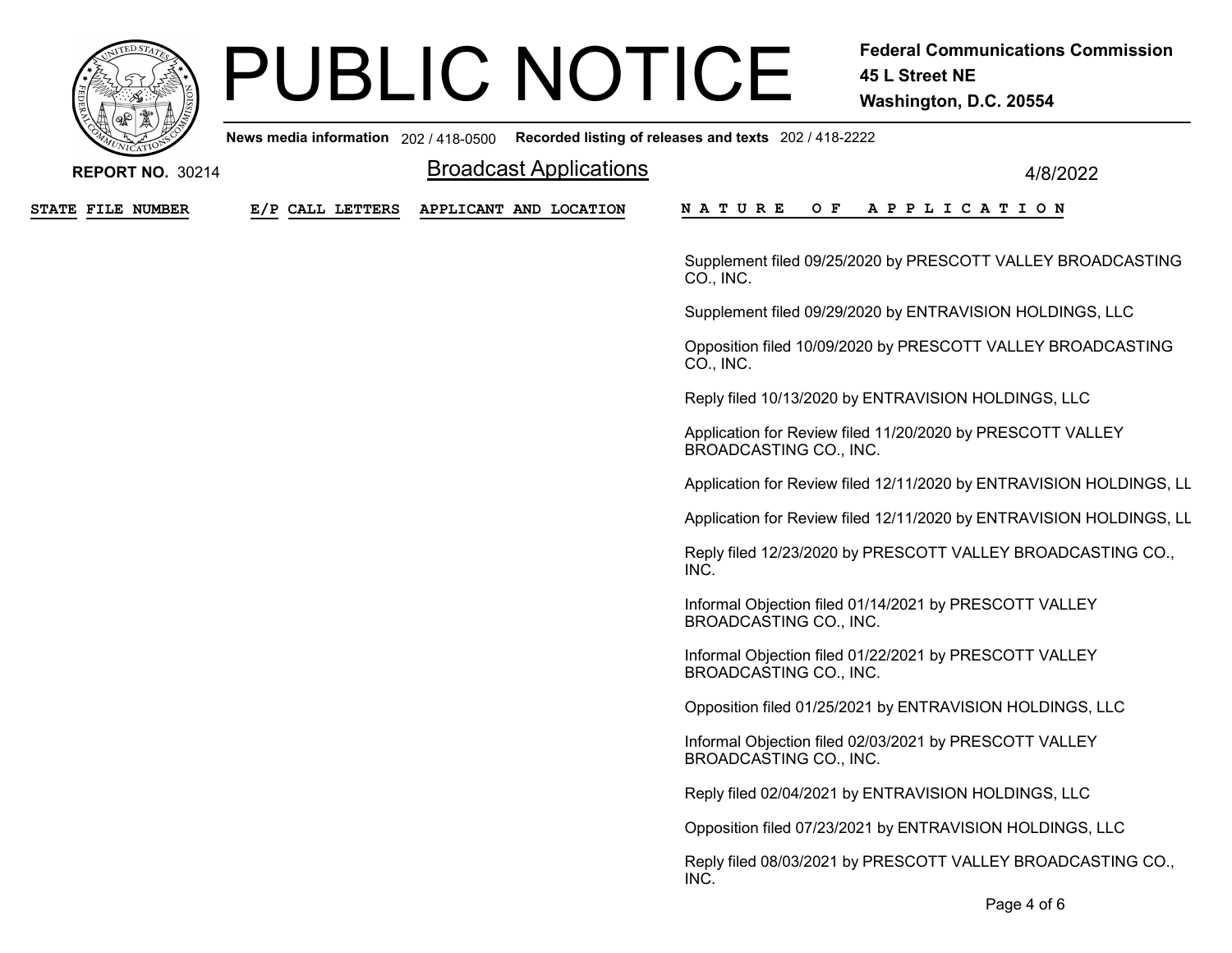

# PUBLIC NOTICE Federal Communications Commission

45 L Street NE Washington, D.C. 20554

News media information 202 / 418-0500 Recorded listing of releases and texts 202 / 418-2222

|                  | <b>Broadcast Applications</b> | 4/8/2022                                                                                |
|------------------|-------------------------------|-----------------------------------------------------------------------------------------|
| E/P CALL LETTERS | APPLICANT AND LOCATION        | <b>NATURE</b><br><b>APPLICATION</b><br>O F                                              |
|                  |                               | Tolling requested on 11/22/21 based on condition precedent. and granted<br>on 11/29/21. |
|                  |                               | Reply Filed 03/04/2022 by ENTRAVISION HOLDINGS, LLC                                     |
|                  |                               | Motion to Strike Filed 03/07/2022 by ENTRAVISION HOLDINGS, LLC                          |
|                  |                               | Opposition Filed 03/18/2022 by PRESCOTT VALLEY BROADCASTING<br>CO., INC.                |
|                  |                               | Reply Filed 03/21/2022 by ENTRAVISION HOLDINGS, LLC                                     |
|                  |                               | Reply Filed 04/01/2022 by PRESCOTT VALLEY BROADCASTING CO.,<br>INC.                     |
|                  |                               | Motion to Strike Filed 04/05/2022 by ENTRAVISION HOLDINGS, LLC                          |
|                  |                               |                                                                                         |